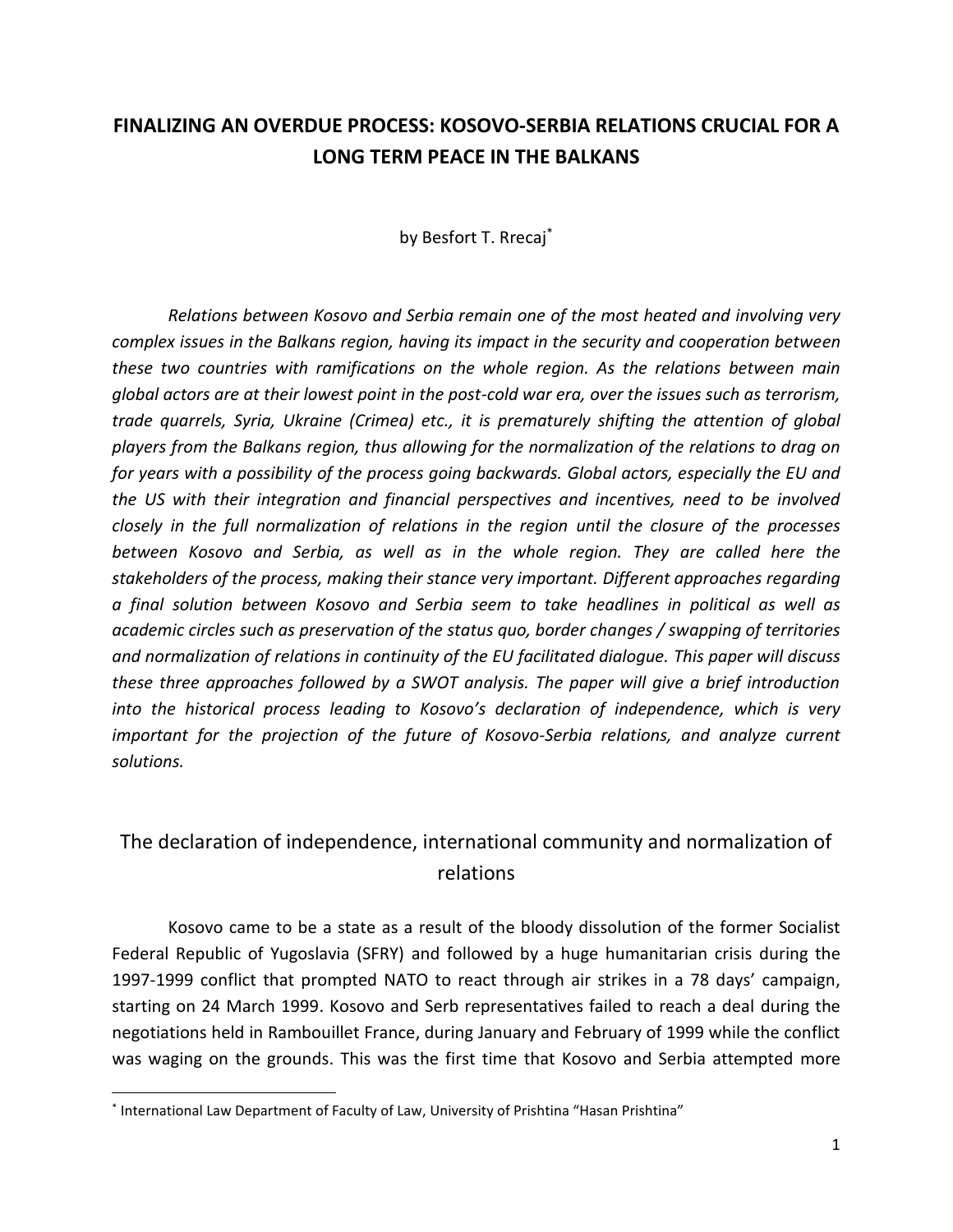seriously to negotiate a lasting deal under international mediation. The final proposal placed on the table was accepted by Kosovo but refused by Serbian side claiming that it undermined its sovereignty over Kosovo. The Rambouillet proposal foresaw a substantial autonomy for Kosovo as *modus vivendi* leaving the final status to be resolved at another time which would take under consideration, among others, the will of the people of Kosovo. $1$ 

The technical military agreement of 9 June 1999 ended NATO airstrikes which allowed the United Nations Security Council to enact Resolution 1244 setting the largest UN administration in one single country. The UNSC Resolution 1244 suspended the sovereignty of the then Federal Republic of Yugoslavia (later Union of Serbia and Montenegro and after Montenegro proclaimed independence Serbia), until the final political settlement of the status of Kosovo. The UNSC Resolution was open on the issue of the final status, thus did not exclude independence or any other solution for that matter as may be reached in the future.<sup>2</sup>

The second time that Kosovo Albanian and Serb representatives came together under the international mediation to discuss the final solution started in 2005 under the mediation of the former Finnish President, Marti Ahtisaari. Preceding this, the informal Contact Group for Balkans, composed of representatives from the USA, Russia, United Kingdom, France, Germany and Italy formulated earlier a document on guiding principles for the final resolution of the status of Kosovo. This document formulated 10 guiding principles but one of them comes ahead of the others as we are discussing the future of relations between Kosovo and Serbia. Principle number 6 states that *"There will be no changes in the current territory of Kosovo, i.e. no partition of Kosovo and no union of Kosovo with any country or part of any country. The territorial integrity and internal stability of regional neighbours will be fully respected."*<sup>3</sup>

Ahtisaari and his team got their mandate from the UN Secretary General in November 2005 which specified that they bring the parties together with the view of finding a final solution. However the mandate stated that if the parties fail to find a common solution, then he would propose a final one specifying that the pace and the duration of the political talks would be determined by him. In February 2007, after 2 years of negotiations, Ahtisaari proposed independence for Kosovo, which would create, among others, an environment for the highest protection of human rights and would take concrete steps to promote community rights, in

<sup>&</sup>lt;sup>1</sup> For more on the Rambouillet Conference see Marc Welle, "The Rambouillet Conference on Kosovo", *International Affairs* (Royal Institute of International Affairs), Vol 75, no. 2 (April 1999), pp. 211-251. See also Tim Judah, NATO deadline on peace deal in Kosovo", The Guardian, last updated 7 February 1999, available at [https://www.chicagomanualofstyle.org/tools\\_citationguide/citation-guide-1.html.](https://www.chicagomanualofstyle.org/tools_citationguide/citation-guide-1.html)

<sup>2</sup> See UNSC Resolution 1244, S/RES/1244 (1999), 10 June 1999, Art. 11.

<sup>&</sup>lt;sup>3</sup> See Guiding Principles of the Contact Group for a settlement of the Status of Kosovo, European Stability Initiative, visited 27 August 2018, available a[t https://www.esiweb.org/pdf/kosovo\\_Contact%20Group%20-](https://www.esiweb.org/pdf/kosovo_Contact%20Group%20-%20Ten%20Guiding%20principles%20for%20Ahtisaari.pdf) [%20Ten%20Guiding%20principles%20for%20Ahtisaari.pdf](https://www.esiweb.org/pdf/kosovo_Contact%20Group%20-%20Ten%20Guiding%20principles%20for%20Ahtisaari.pdf).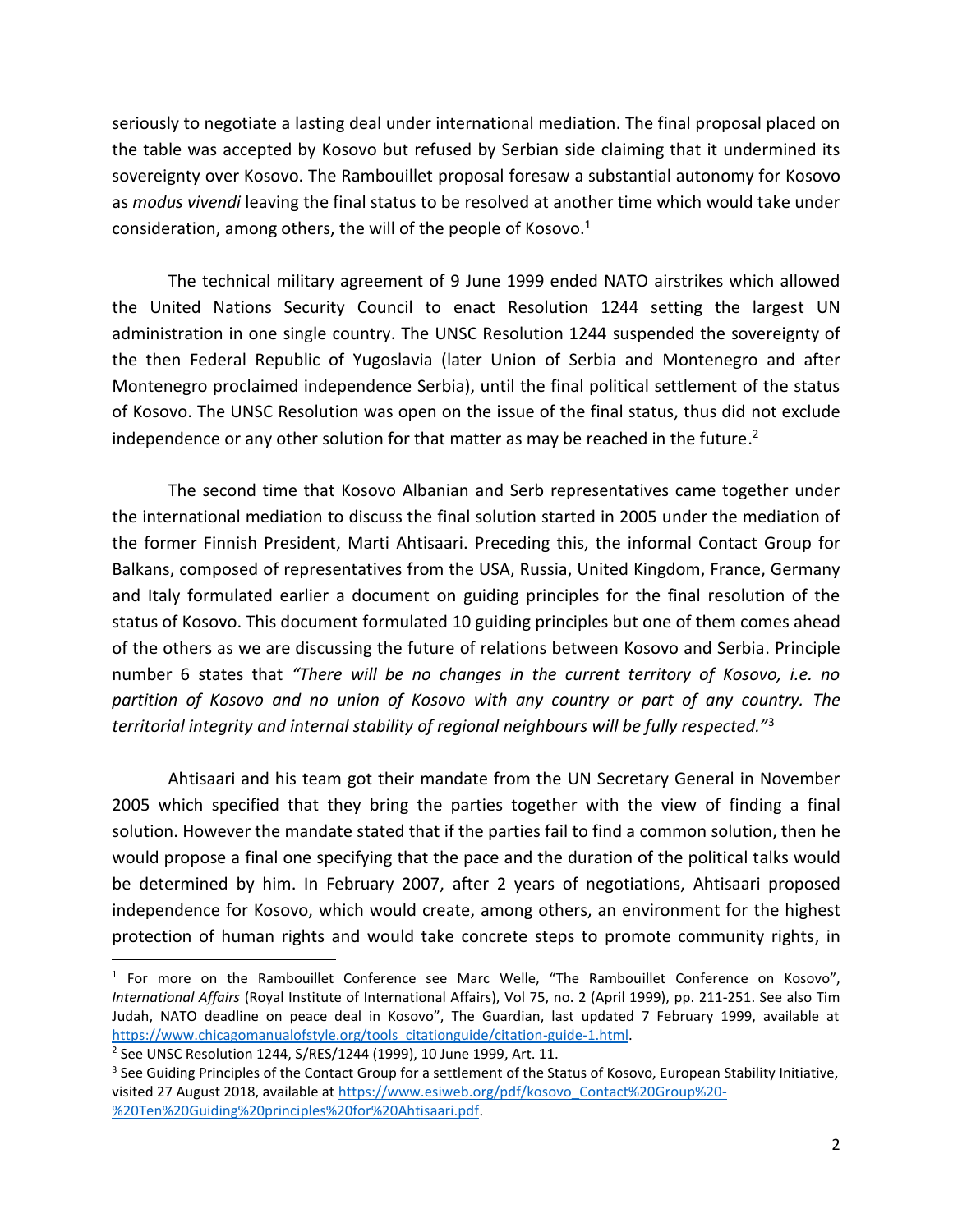particular with specific provision on power sharing. As he specified in its report to the UNSC, this solution was proposed due to a history of enmity and mistrust that had long antagonized the relations between Albanians and Serbs.<sup>4</sup> Art. 1.8 of the Ahtisaari's proposal states that *"Kosovo shall have no territorial claims against, and shall seek no union with, any State or part of any State"*. Further, Annex VIII art. 3. 2. States that *"The territory of Kosovo shall be defined by the frontiers of the Socialist Autonomous Province of Kosovo within the Socialist Federal Republic of Yugoslavia as these frontiers stood on 31 December 1988..."*

Kosovo declared its independence on 17 February 2018 based on the Ahtisaari's proposal which obliges Kosovo to implement fully its provisions. Specifically Art. 8 of the Declaration states, among other things, that *"…Kosovo shall have its international borders as set forth in Annex VIII of the Ahtisaari Plan, and shall fully respect the sovereignty and territorial*  integrity of all our neighbors.....<sup>"5</sup>. Further, the Constitution of Kosovo is designed according to obligations placed by Ahtisaari's proposal and declaration of independence. Art. 1.1 of the Constitution of Kosovo states that *"The Republic of Kosovo is an independent, sovereign, democratic, unique and indivisible state."*<sup>6</sup>

Today, according to the Ministry of Foreign Affairs of Kosovo 116 countries worldwide have recognized Kosovo as an independent and sovereign state. This represents more than 60% of the UN member states. Out of 28 EU member states, 23 recognize Kosovo, while 25 out of 29 NATO member states recognize Kosovo.<sup>7</sup> Important countries in Europe and elsewhere remain opposed to recognizing Kosovo such as Russia, Brazil, India, China, Greece, Romania, Spain and Slovakia. Kosovo has become a member of many important international organizations such as the IMF, World Bank, EBRD, FIFA, UEFA etc. The highly required UN membership is still to come.

Despite the developments, Serbia still does not recognize Kosovo although it is engaged in the normalization of relations dialogue under the facilitation of the EU. With different approaches advanced lately by Kosovo as well as Serbian officials and also academic circles, it

[https://www.kuvendikosoves.org/common/docs/Comprehensive%20Proposal%20.pdf.](https://www.kuvendikosoves.org/common/docs/Comprehensive%20Proposal%20.pdf)

<sup>&</sup>lt;sup>4</sup> See Letter dated 26 Mars 2007 from the Secretary-General addressed to the President of the Security Council, S/2007/168, 26 March 2007, available at, [https://www.securitycouncilreport.org/atf/cf/%7b65BFCF9B-6D27-4E9C-](https://www.securitycouncilreport.org/atf/cf/%7b65BFCF9B-6D27-4E9C-8CD3-CF6E4FF96FF9%7d/Kosovo%20S2007%20168.pdf)[8CD3-CF6E4FF96FF9%7d/Kosovo%20S2007%20168.pdf.](https://www.securitycouncilreport.org/atf/cf/%7b65BFCF9B-6D27-4E9C-8CD3-CF6E4FF96FF9%7d/Kosovo%20S2007%20168.pdf)

<sup>&</sup>lt;sup>5</sup> See Kosovo Declaration of Independence 17 February 2018 Art. 8, English version available at [https://www.assembly-kosova.org/common/docs/Dek\\_Pav\\_e.pdf,](https://www.assembly-kosova.org/common/docs/Dek_Pav_e.pdf) and Comprehensive Proposal for the Status of Kosovo, Annex VIII, 2 February 2007 available at

<sup>&</sup>lt;sup>6</sup> See Constitution of the Republic of Kosovo, Kosovo Official Gazette no. K-09042008, last amendment published 13 March 2016, Art. 1.1, available a[t https://gzk.rks-gov.net/ActDetail.aspx?ActID=3702.](https://gzk.rks-gov.net/ActDetail.aspx?ActID=3702)

<sup>&</sup>lt;sup>7</sup> For more see International Recognitions of the Republic of Kosovo, Ministry of Foreign Affairs, visited 30 August 2018, available a[t http://www.mfa-ks.net/?page=2,224](http://www.mfa-ks.net/?page=2,224).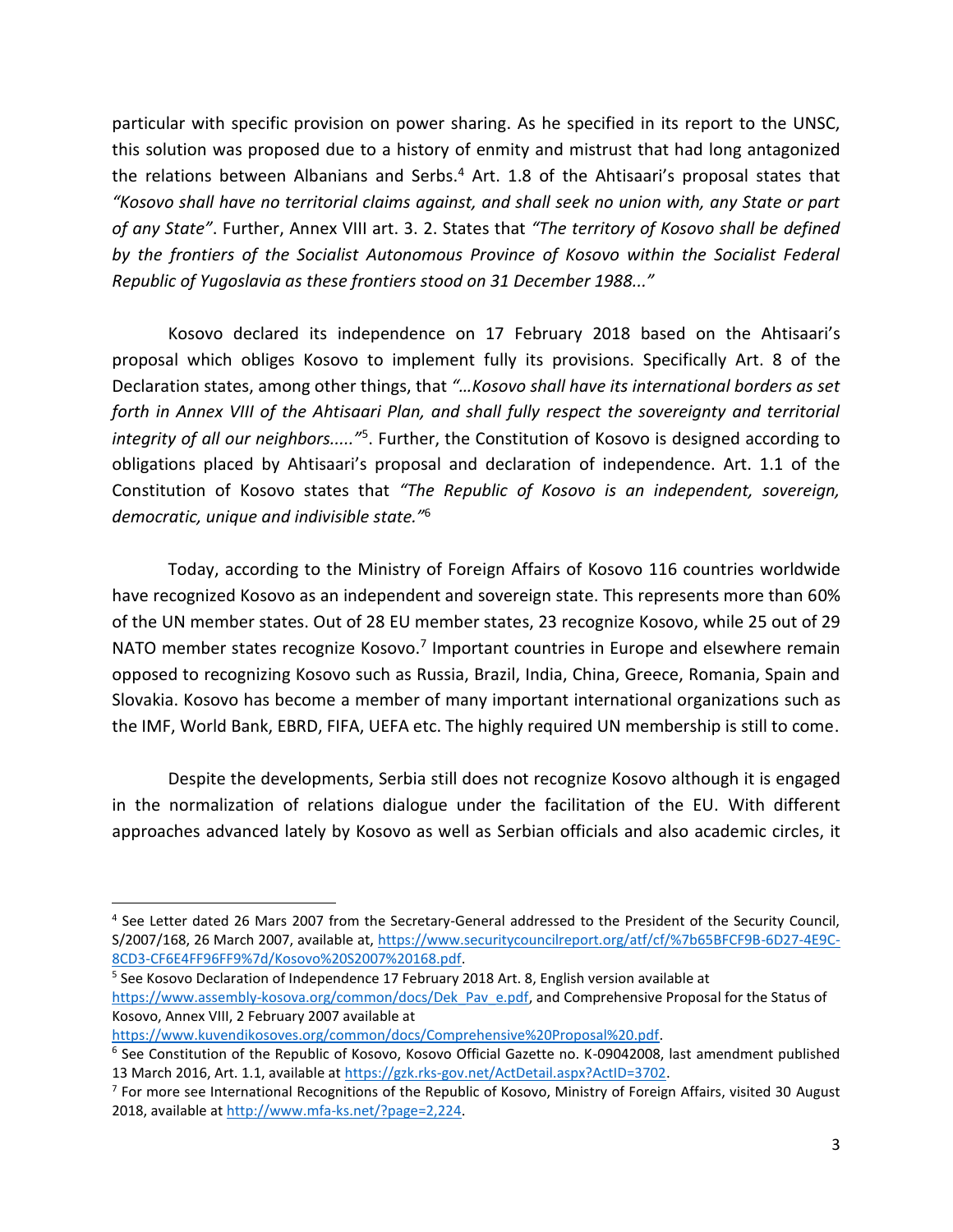leaves open as to how the future will look in this conundrum with possible ramification on the region.

# The future of Kosovo-Serbia relations

#### **I Preservation of the status quo**

Preservation of the *status quo* may represent the least desired approach in an already prolonged solution. With the struggling economy, problems of state consolidation, weak rule of law, high level of corruption, this approach may prolong the transition period which would prevent the parties rom focusing on issues relevant for prosperous future. It is highly likely that maintaining s*tatus quo* could lead to further frustration of the people, especially in Kosovo, which may trigger unrest and popular uprising but also bringing hard line parties into power. In 2004, the frustration of Kosovo Albanians with the *status quo* incited uprising justified by drowning of three Kosovo Albanian children in the River Ibar in Mitrovica. It led to several individuals being killed and also destruction of private, public and religious property.<sup>8</sup>

The preservation of the *status quo* might have negative effect on an already ailing implementation of technical agreements reached between Kosovo and Serbia.<sup>9</sup> Also, very important here is the stance of global stakeholders in the process, the EU and the US, who are not keen to see the *status quo* reign for a long time. <sup>10</sup> EU HR Federica Mogherini reiterated their commitment for a final solution to be reached in the early 2019.<sup>11</sup> A prolonged s*tatus quo* may lead to losing the momentum of the current dialogue and also hit the patience of global

<sup>10</sup> A report from the Columbia University Institute for the Study of Human Rights published on 5 September 2017 recommends that the West takes tougher stance to help implement signed agreements and finalize the dialogue between Kosovo and Serbia with recognition of former by latter, see "Implementation Review of the Kosovo-Serbia Dialogue", Columbia University Institute for the Study of Human Rights, 5 September 2017, visited 2 September 2018, [http://www.humanrightscolumbia.org/sites/default/files/2017\\_09\\_05\\_kosovo-](http://www.humanrightscolumbia.org/sites/default/files/2017_09_05_kosovo-serbia_report.pdf)

<sup>&</sup>lt;sup>8</sup> For more see Report of the Secretary-General on the United Nations Interim Administration Mission in Kosovo, S/2004/348, 30 April 2004, available at [https://unmik.unmissions.org/sites/default/files/old\\_dnn/S-2004-348.pdf.](https://unmik.unmissions.org/sites/default/files/old_dnn/S-2004-348.pdf) See also "Status Quo?", *the Economist*, 14 October 2004, visited on 30 August 2018, available at [https://www.economist.com/europe/2004/10/14/status-quo.](https://www.economist.com/europe/2004/10/14/status-quo)

<sup>&</sup>lt;sup>9</sup> See documents and reports on technical dialogue agreements and their implementation available at Kosovo PM official website, visited 29 August 201[8 http://kryeministri-ks.net/en/documents-en/?kategoria=marreveshjet-e](http://kryeministri-ks.net/en/documents-en/?kategoria=marreveshjet-e-dialogut-teknik&viti)[dialogut-teknik&viti.](http://kryeministri-ks.net/en/documents-en/?kategoria=marreveshjet-e-dialogut-teknik&viti)

serbia report.pdf. See also EU "Strategy for the Western Balkans", European Commission, 6 February 2018, visited 1 September 2018, available at [https://ec.europa.eu/commission/news/strategy-western-balkans-2018-feb-](https://ec.europa.eu/commission/news/strategy-western-balkans-2018-feb-06_en)[06\\_en.](https://ec.europa.eu/commission/news/strategy-western-balkans-2018-feb-06_en) 

<sup>&</sup>lt;sup>11</sup> See Andrew Rettman, "EU eyes Kosovo and Serbia enlargement deal", euobserver, 1 September 2018, visited on 29 September 2018, available at [https://euobserver.com/enlargement/142709.](https://euobserver.com/enlargement/142709)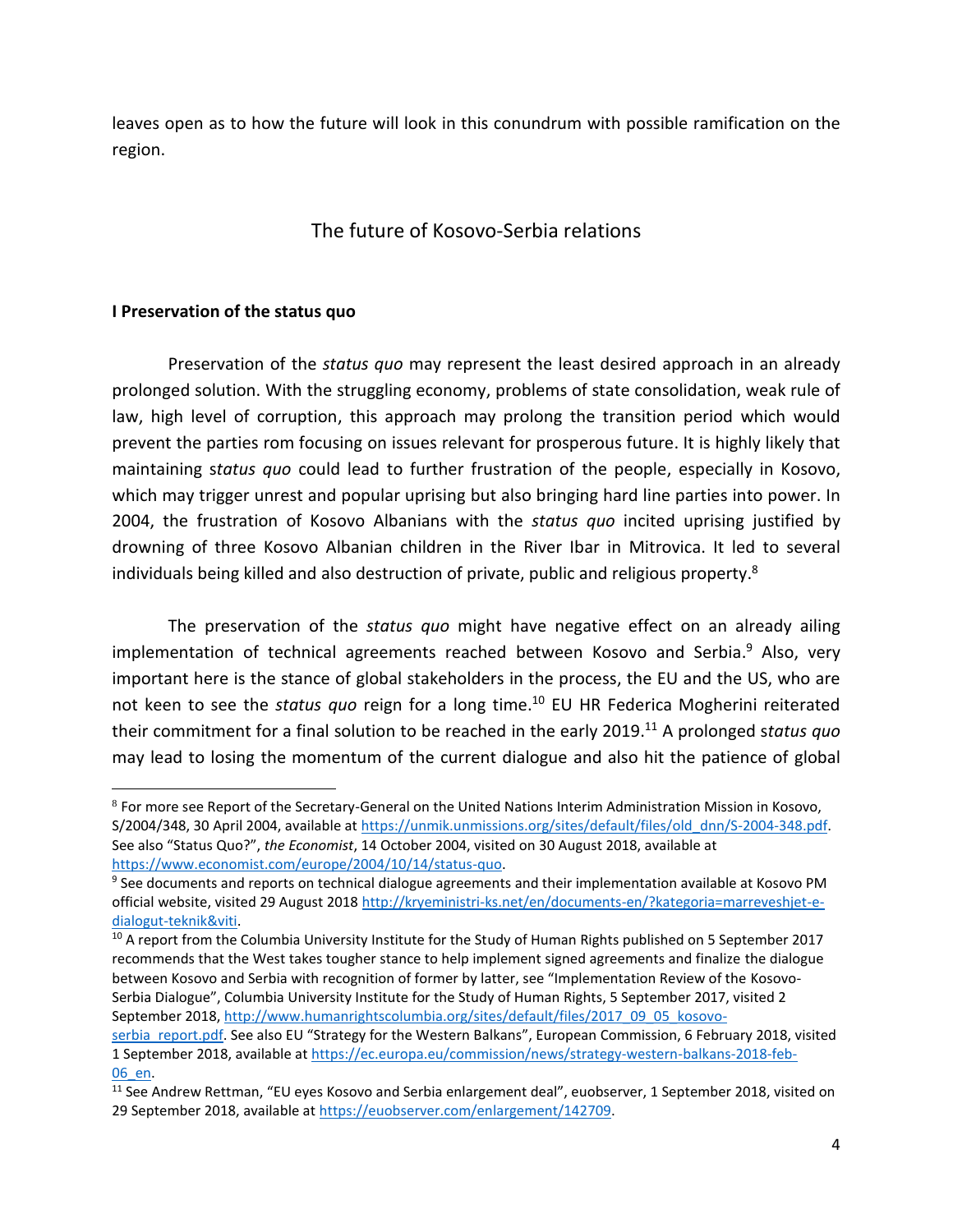stakeholders to uphold their determination to help bring about a final solution on Kosovo-Serbia relationship. The deteriorating international security situation is taking its toll on the process and the further it drags on it may complicate the situation on the ground more.

Further, keeping the *status quo* may directly impact the integration of both countries in the EU and NATO as none of these organizations would be ready to incorporate a problem within its ranks. The lack of European perspective would have negative ramifications on economic development, rule of law and human rights and in general on overcoming the transition period. The lack of perspective would lead people, especially young ones, to leave our countries for better future, thus creating a demographic crisis and thus spiraling negative consequences. <sup>12</sup> *Status quo* could easily lead to creating a fertile ground for radicalization of politics and bring hard line parties in power which might complicate further the whole situation and normalization of relation.

#### **II Kosovo-Serbia border changes / swapping of territories**

Another approach that is being debated recently is border changes / swapping of territories. This approach is placed forward, albeit with many question marks over it. During the European Forum Alpbach the Presidents of Kosovo Hashim Thaçi and Serbia Aleksandar Vucic left the issue of border changes open, without giving any clarifications.<sup>13</sup> However, Kosovo leaders including current Prime Minister and majority of opposition parties are opposing such an idea.<sup>14</sup> Similarly, international community has reacted differently with the US advisor on national security Michael Bolton stating that the US does not oppose to any solution brought by common agreement between parties<sup>15</sup> while German Chancellor Angela Merkel firmly opposes any swapping of territories or border changes.<sup>16</sup> Former UN High Representative in Bosnia

 $12$  According to the UNDP Public Pulse Analysis 60% of the young population of Kosovo would consider leaving Kosovo in the next 3 year. For more see "Public Pulse Analysis: Challenges and Perspectives of Youth in Kosovo", UNDP, Prishtina 11 September 2018, available at

[http://www.ks.undp.org/content/kosovo/en/home/library/democratic\\_governance/public-pulse-analysis.html.](http://www.ks.undp.org/content/kosovo/en/home/library/democratic_governance/public-pulse-analysis.html)

<sup>&</sup>lt;sup>13</sup> Andrew Gray and Ryan Heath, Serbia, Kosovo Presidents broach border changes for historical deal, Politico, 25 August 2018, visited on 26 August 2018, available at: [https://www.politico.eu/article/aleksandar-vucic-hashim](https://www.politico.eu/article/aleksandar-vucic-hashim-thaci-serbia-kosovo-balkans-eu-enlargement-alpbach-forum/)[thaci-serbia-kosovo-balkans-eu-enlargement-alpbach-forum/.](https://www.politico.eu/article/aleksandar-vucic-hashim-thaci-serbia-kosovo-balkans-eu-enlargement-alpbach-forum/) For more on European Alpbach Forum 2018 see [https://www.alpbach.org/en/forum/forum2018/.](https://www.alpbach.org/en/forum/forum2018/) 

<sup>&</sup>lt;sup>14</sup> See Arton Konushevci, "Thaçi e Haradinaj te ndare rreth korrigjimit te kufirit", Radion Free Europe Albanian Version, updated 8 August 2018, available at <https://www.evropaelire.org/a/29419973.html>, see also "Veseli: Kosova do te hyje ne OKB me kufijtë e saj te pavarësisë", Kohanet, updated 6 Gusht 2018, available at [https://www.koha.net/video/109542/veseli-kosova-do-te-hyje-ne-okb-me-kufijte-e-saj-te-pavaresise/.](https://www.koha.net/video/109542/veseli-kosova-do-te-hyje-ne-okb-me-kufijte-e-saj-te-pavaresise/)

<sup>&</sup>lt;sup>15</sup> Andrew Gray, "US open to Kosovo border changes, Trump adviser says", Politico, updated 24 August 2018, available a[t https://www.politico.eu/article/kosovo-border-changes-us-opinion-donald-trump-john-bolton/.](https://www.politico.eu/article/kosovo-border-changes-us-opinion-donald-trump-john-bolton/) <sup>16</sup> Andrew Gray, "Angela Merkel: No Balkan Border Changes", Politico, updated 13 August 2018, available at [https://www.politico.eu/article/angela-merkel-no-balkan-border-changes-kosovo-serbia-vucic-thaci/.,](https://www.politico.eu/article/angela-merkel-no-balkan-border-changes-kosovo-serbia-vucic-thaci/) see also

<sup>&</sup>quot;Germany's Merkel warns against possible changes to Serbia, Kosovo border", News4Europe, 28 August 2018,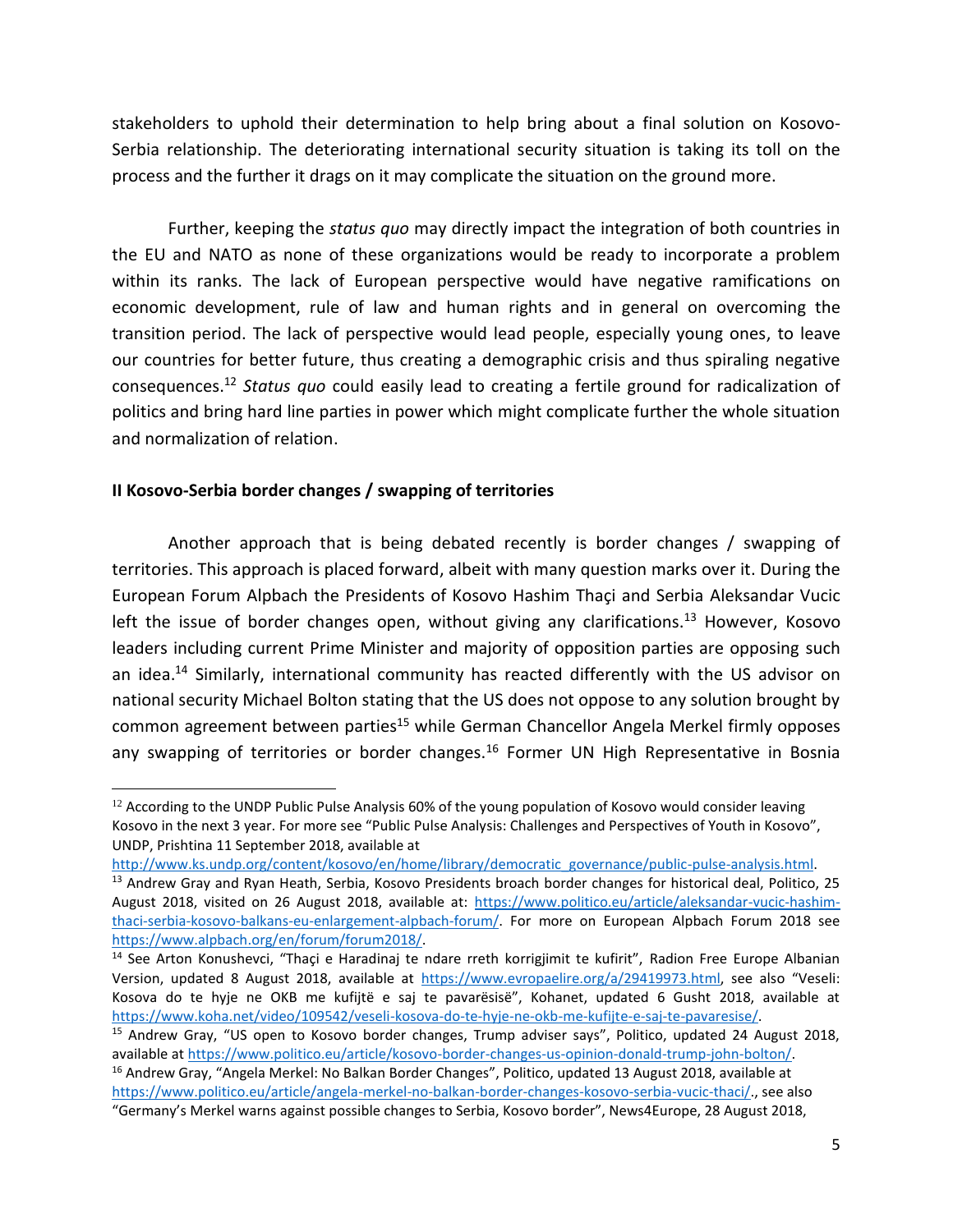Wolfgang Petritsch reportedly referred to some sort of cosmetic changes without any clear reference as to what that might mean in reality<sup>17</sup> while a former EU envoy to former Yugoslavia Karl Bild stated that the discussion of border changes between Kosovo and Serbia could ignite crisis in the Balkans.<sup>18</sup> In a response letter to the question asked by the online newspaper Gazeta Express on this issue, the EU High Representative office replied that they want to see a realistic solution between the parties in accordance with the principles of international law.<sup>19</sup> The civil societies of both Kosovo and Serbia sent a joint open letter to EU High Representative Mogherini to not allow swapping of territories or the partitioning of Kosovo.<sup>20</sup> According to a recent survey, around three quarters of Kosovo citizens oppose swapping / change of territories.<sup>21</sup>

The swapping/changes of territories approach contains many unknown variables which make any determinative conclusion much harder to reach. This approach lacks any clear guidelines as to how this solution would look like both legally and physically with respect to clear delimitation of territory. It may sometimes be understood that the territories in question include Northern part of Kosovo on Kosovo side and Preshevo Valley from the Serbian side. This would mean that Serbs in Northern Part of Kosovo would be integrated into Serbia while the Albanians of Preshevo Valley be united with Kosovo. Still, it is not clear what would include the territory of Northern Kosovo on one side and what does Preshevo Valley mean in respect of territory and population on the other side. Nevertheless, this solution might worsen the situation of any remaining Albanians in Serbia and the same stands for the remaining Serbs in Kosovo.<sup>22</sup> It could possibly trigger displacement of what could be perceived as remaining

available at, [http://www.news4europe.eu/6375\\_european-union/5615935\\_germany-s-merkel-warns-against](http://www.news4europe.eu/6375_european-union/5615935_germany-s-merkel-warns-against-possible-changes-to-serbia-kosovo-border.html)[possible-changes-to-serbia-kosovo-border.html.](http://www.news4europe.eu/6375_european-union/5615935_germany-s-merkel-warns-against-possible-changes-to-serbia-kosovo-border.html)

<sup>17</sup> "Ambasadori Petritsch perfshihet ne debatin per korrigjimin e kufijve", Telegrafi, updated 6 August 2018, visited 30 August 2018.

 $18$  Carl Bild, "Further Balkanizing the Balkans is a recipe for disaster", the Washington Post, 9 August 2018, visited 20 August 2018, available a[t https://www.washingtonpost.com/news/global-opinions/wp/2018/08/09/further](https://www.washingtonpost.com/news/global-opinions/wp/2018/08/09/further-balkanizing-the-balkans-is-a-recipe-for-disaster/?utm_term=.7387066dac8f)[balkanizing-the-balkans-is-a-recipe-for-disaster/?utm\\_term=.7387066dac8f.](https://www.washingtonpost.com/news/global-opinions/wp/2018/08/09/further-balkanizing-the-balkans-is-a-recipe-for-disaster/?utm_term=.7387066dac8f)

<sup>&</sup>lt;sup>19</sup> "Zyra e Mohgerinit hesht rreth çeshtjes se levizjes se kufijve mes Kosoves e Serbis", Gazeta Expres online, 6 Auguts 2018, visited 30 August 2018, available at [https://www.gazetaexpress.com/lajme/zyra-e-mogherinit-hesht](https://www.gazetaexpress.com/lajme/zyra-e-mogherinit-hesht-rreth-ceshtjes-se-levizjes-se-kufijve-mes-kosoves-dhe-serbine-565112/)[rreth-ceshtjes-se-levizjes-se-kufijve-mes-kosoves-dhe-serbine-565112/.](https://www.gazetaexpress.com/lajme/zyra-e-mogherinit-hesht-rreth-ceshtjes-se-levizjes-se-kufijve-mes-kosoves-dhe-serbine-565112/) 

<sup>&</sup>lt;sup>20</sup> See "Open letter to Federica Mogherini from Serbia's and Kosovo's CSOs against the division of Kosovo", European Western Balkans, 7 August 2018, visited 1 September 2018, available at

[https://europeanwesternbalkans.com/2018/08/07/open-letter-federica-mogherini-serbias-kosovos-csos-division](https://europeanwesternbalkans.com/2018/08/07/open-letter-federica-mogherini-serbias-kosovos-csos-division-kosovo/)[kosovo/.](https://europeanwesternbalkans.com/2018/08/07/open-letter-federica-mogherini-serbias-kosovos-csos-division-kosovo/)

<sup>&</sup>lt;sup>21</sup> See Kosovo Democratic Institute survey of public opinion in September 2018, visited on 29 September 2018, available a[t http://kdi-kosova.org/en/publications/public-opinion-survey-september-2018/.](http://kdi-kosova.org/en/publications/public-opinion-survey-september-2018/)

<sup>&</sup>lt;sup>22</sup> In an interview for the daily online Kosovo journal in Albanian language Zeri, President of the Kosovo Serb Democratic Progressive Party of Kosovo, stated that 99% of Kosovo Serbs from South of Ibar river do not support border changes/swapping, see "99 e serbeve te jugut nuk e perkrahin idene per shkembim te territoreve", Zeri, 29 August 2018, available at [http://zeri.info/aktuale/213873/99-e-serbeve-te-jugut-nuk-e-perkrahin-idene-per](http://zeri.info/aktuale/213873/99-e-serbeve-te-jugut-nuk-e-perkrahin-idene-per-shkembimin-e-territoreve/)[shkembimin-e-territoreve/.](http://zeri.info/aktuale/213873/99-e-serbeve-te-jugut-nuk-e-perkrahin-idene-per-shkembimin-e-territoreve/)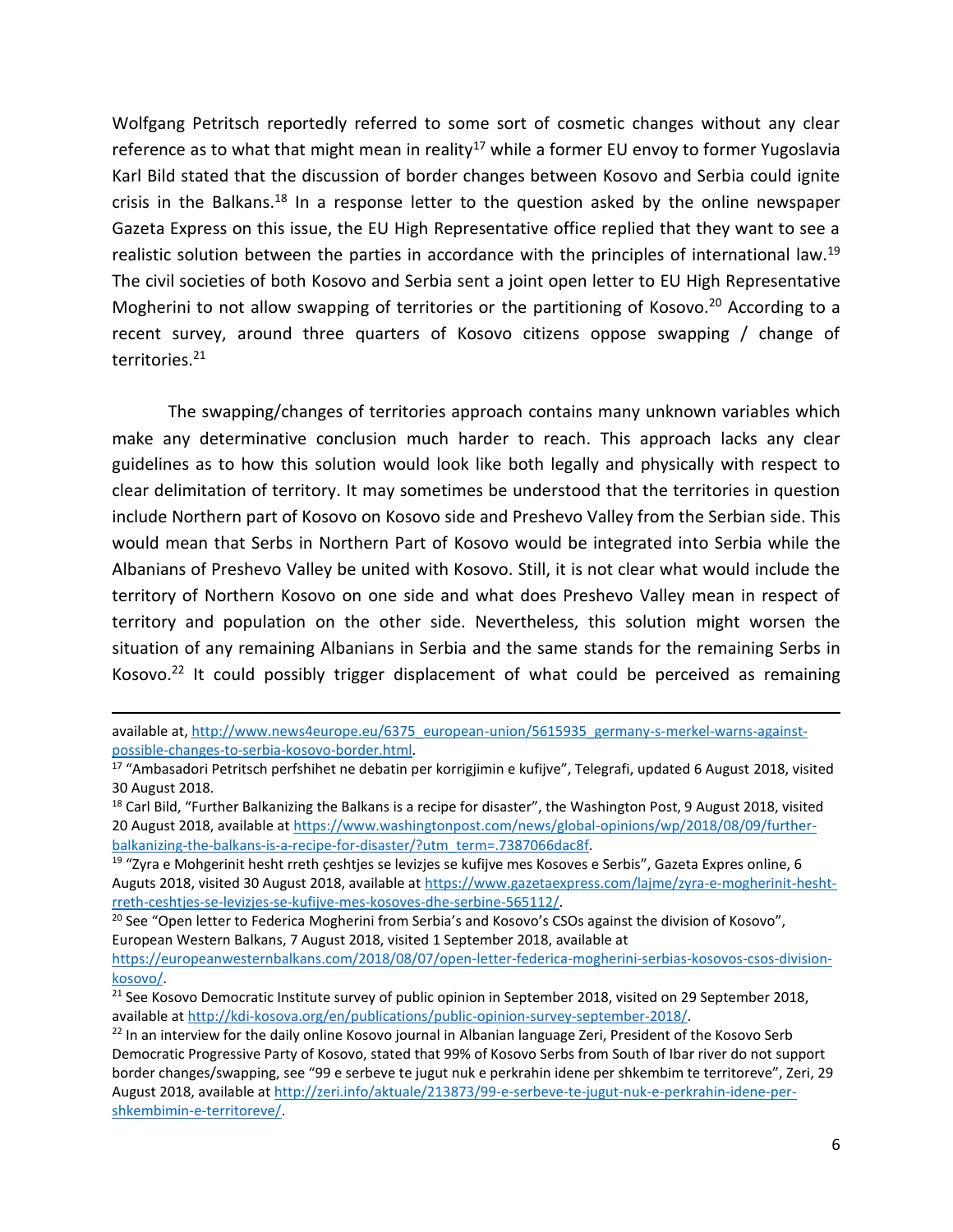population on each side. A sensitive issue pops up relating to the Ujmani/Gazivoda damn which furnishes many Kosovo families with drinking water and supports operational activities of economic sector in Kosovo. To the same token, there is the issue of Trepça, with its natural resources that can help boost economic development of Kosovo.

The approach of swapping/change of territories without having recognition from Serbia maximizes the complexity of the already complex situation. Opening another issue while not closing an already open one may have negative effect on the continuing of current process of normalization and could possibly postpone yet further the normalization of relations. In addition, there is no clear indication as to the readiness of global actors to be involved more heavily in any future dialogue discussing this approach. It would be very difficult for Kosovo and Serbia to bring any solution without a direct involvement of the EU and the US, and currently we don't see any clear indication in this direction. Swapping / changes of territories would hit at the core of the Kosovo project, supported and advanced as such by international community. The idea behind this project, as outlined in the Ahtisaari Proposal, was to create a European model multi-ethnic society based on core values of human rights, democracy, power sharing and the rule of law. Opting for this approach would mean that Kosovo and its supporters have failed to realize this project. After all Kosovo was recognized as a state based on this conditionality.

An argument supporting this approach may come forward that if parties manage to find a solution than it would mean recognition of Kosovo by Serbia and further it would enable Kosovo to acquire long awaited UN membership. However, taking into consideration that it will have to be approved by Russia (and also China as non-recognizer) through UN Security Council, it is hard to believe that in current global state of affairs it is likely to happen. In this scenario it is highly that Russia is going to use Kosovo case for its own gains in situations like that in Ukraine (including Crimea) and Georgia (Abkhazia and South Ossetia). Russia's Foreign Minister Sergey Lavrov earlier has stated that Russia's stance on Kosovo is not about Serbia but about UNSC 1244.<sup>23</sup>

Another angle of analysis of this approach may come from a legal point of view and the stance of international law on the issue. There may be two answers to this question in this respect. The first is the standing of *uti possidetis juris* principle which is utilized during the decolonization process and later during the dissolution of the SFRY and the USSR. This principle states that former administrative borders shall become international borders between the new

<sup>&</sup>lt;sup>23</sup> "Foreign Minister Sergey Lavrov's Interview with Serbian Information Agency BETA", The Ministry of Foreign Affairs of the Russian Federation, 19 February 2018, accessed 5 September 2018, available at [http://www.mid.ru/en/foreign\\_policy/news/-/asset\\_publisher/cKNonkJE02Bw/content/id/3084489](http://www.mid.ru/en/foreign_policy/news/-/asset_publisher/cKNonkJE02Bw/content/id/3084489).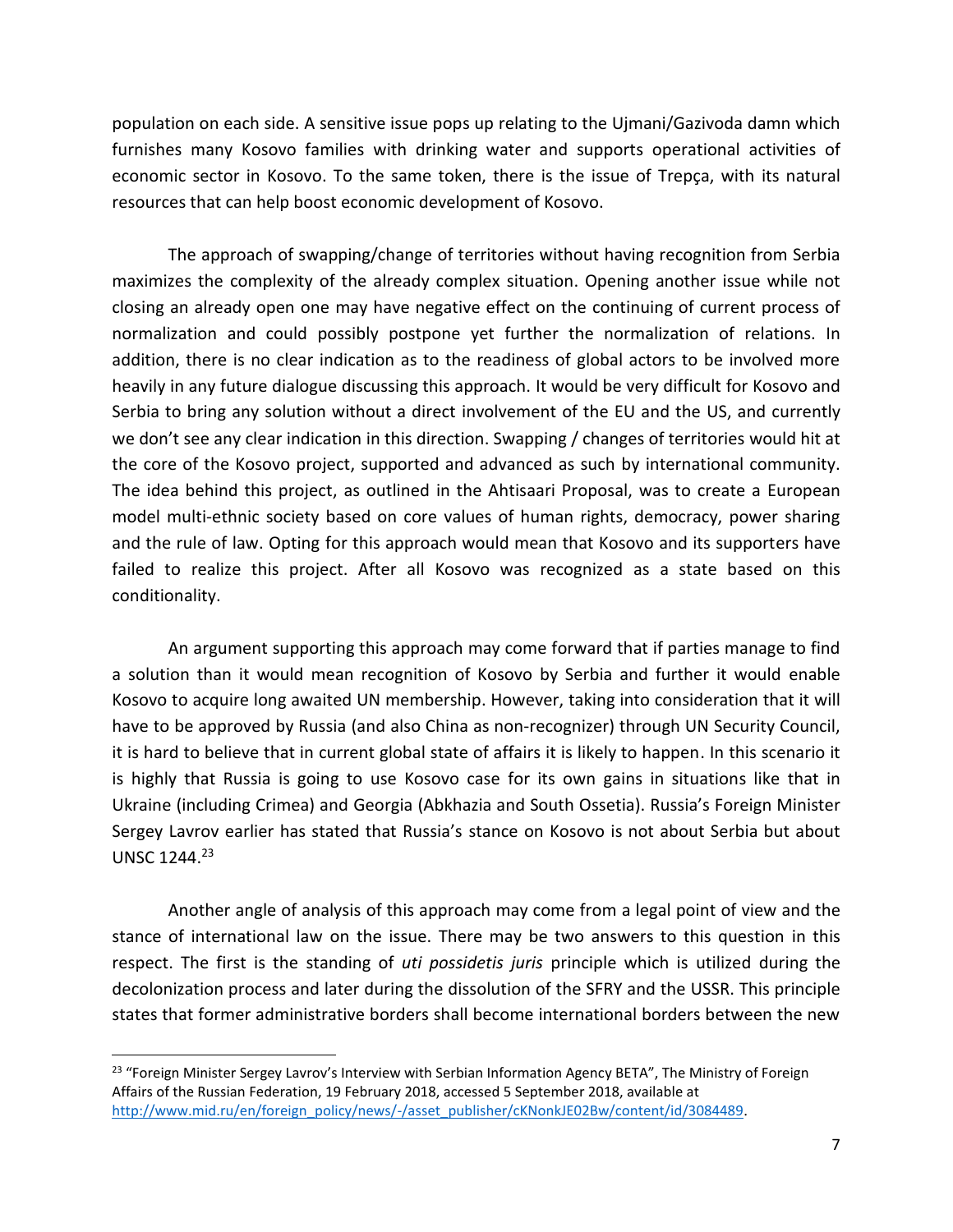states. From this perspective the borders of Kosovo shall be the same as they were during the SFRY as administrative borders. This leaves place only for demarcation which is more of a technical process. That is the prescription of the already established borders. This is in line with the Ahtisaari's proposal.<sup>24</sup>

The second answer is that the principle of self-determination allows states to make determination upon their state of affairs and thus also decision regarding territorial issues, as long as they don't infringe the rights of other states. This principle would allow Kosovo and Serbia to swap / change territories under the condition that they agree on the scope of their territorial changes. When territorial changes are in question, one may invoke a not so well established principle of equity which was used in some cases by the Permanent Court of Arbitration and the International Court of Justice. In one of the disputes heard by the latter regarding the Gulf of Main between Canada and the U.S., the ICJ stated that in the delimitation process the court, among other things, ought to take in consideration that the end process does not result in a radical inequitable process, meaning that the livelihood and well-being of the population concerned does not entail "catastrophic repercussion". <sup>25</sup> Here the court did not come to a conclusion as what amounts to "catastrophic repercussion". However, as of current situation, it may not be the case here.

Having considered these legal principles, while Serbia still does not recognize Kosovo, it seems that the former principle, *uti possidetis juris,* shall prevail until Serbia recognizes Kosovo tacitly or expressly and only then, on equal footing, the parties may discuss territorial changes / swapping based on the principle of self-determination. Discussing territorial swapping / changes would be tantamount to extracting Kosovo from all important historical processes that have brought it here.

However, from a rather creative perspective, the whole saga of territorial swapping / changes may be a way of attracting attention from global players to put more efforts in reaching the final solution already in place through normalization process. Shifting attention from the region looks scary and prematurely. Therefore the region needs more focus from the EU and the US to solve remaining issues sooner rather than later.

<sup>&</sup>lt;sup>24</sup> For more on the work of the Badinter Commission see Alain Pellet, "The Opinions of the Badinter Arbitration Committee: A Second Breath for the Self-Determination of Peoples", *European Journal of International Law*, 3 EJIL (1992) 178.

<sup>&</sup>lt;sup>25</sup> See Canada v. U.S.A., the Gulf of Main Case, 1984, I.C.J. para. 237.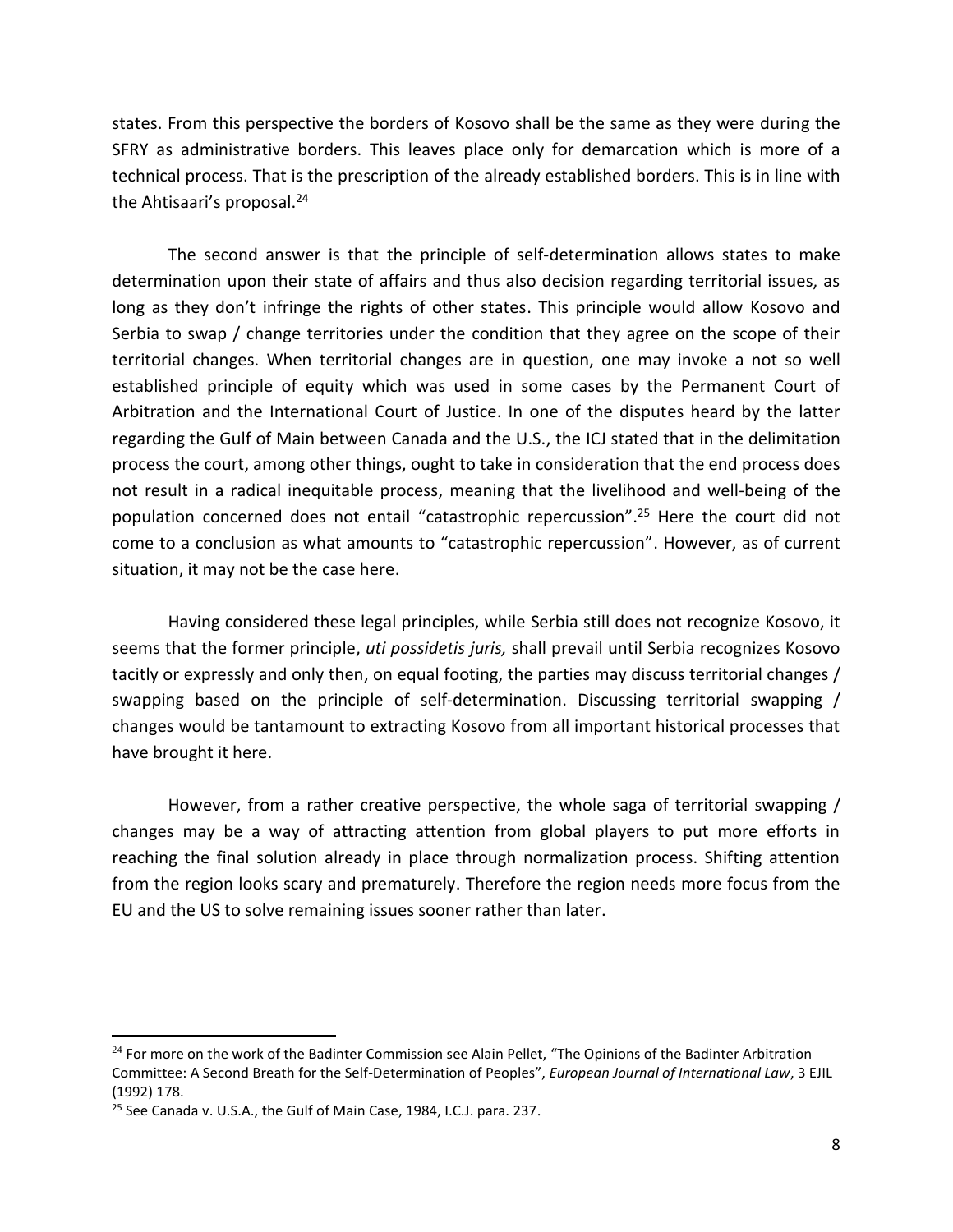# **III Normalization of relations based on legally binding bilateral agreement to be reached through the ongoing EU-moderated Kosovo-Serbia negotiations**

After the declaration of independence and worldwide international recognition of Kosovo, Kosovo and Serbia started the process known as "Normalization of relations" that would see the two parties coming together under the EU facilitation to agree on regulating the life of citizens, such as integration of the Kosovo Serb community in Kosovo's public life, police, and judicial system, and also freedom of movement of Kosovars through Serbia, agreements on sectorial areas such as energy, transportation, telecommunication, education etc. In particular, the EU has become a major factor in pushing the normalization of relations due to incentives it provides to both parties with financial support and also integration perspective, as both parties are struggling hard to progress further on their independent paths of integration in this organization. This is the third time that the parties are negotiating under an international supervision/moderation but this time the focus is not the final status of Kosovo but the normalization of relations. The first agreement between parties was signed in April 2013 and opened the way for the signing of other technical agreements regarding energy, transportation, telecommunication, freedom of movement, police, association of Serb communities etc.<sup>26</sup> The status of implementation of these agreements remains a matter of debate, with some of them hardly or not implemented at all.<sup>27</sup> Hot point remains the Association of Kosovo Serb municipalities and its competences due to be enacted by a governmental decree but also the final political agreement to fully normalize relations as supported by the EU.<sup>28</sup> Regarding the Association of Kosovo Serb municipalities, it is understandable for Kosovo authorities to be careful not to create another dysfunctional state in the region, having a bad lesson from Bosnia and Herzegovina in mind. The final formal binding agreement, required by the EU to be reached by spring of next year, might be in a form of a peace treaty which would finally define future relations between Kosovo and Serbia.

Despite legal assurances taken by Kosovo to respect the highest standards of human and community rights (whereby minority communities are given a great deal of power sharing beyond their actual representation such as seats in the parliament, government, lawmaking

<sup>&</sup>lt;sup>26</sup> See First agreement of principles governing the normalization of relations, as protocoled by the Kosovo PM Office, 01/1039, 19 April 2018, available a[t http://www.kryeministri-](http://www.kryeministri-ks.net/repository/docs/FIRST_AGREEMENT_OF_PRINCIPLES_GOVERNING_THE_NORMALIZATION_OF_RELATIONS,_APRIL_19,_2013_BRUSSELS_en.pdf)

[ks.net/repository/docs/FIRST\\_AGREEMENT\\_OF\\_PRINCIPLES\\_GOVERNING\\_THE\\_NORMALIZATION\\_OF\\_RELATIONS,](http://www.kryeministri-ks.net/repository/docs/FIRST_AGREEMENT_OF_PRINCIPLES_GOVERNING_THE_NORMALIZATION_OF_RELATIONS,_APRIL_19,_2013_BRUSSELS_en.pdf) APRIL 19, 2013 BRUSSELS en.pdf.

<sup>&</sup>lt;sup>27</sup> See in general supra note 10.

<sup>&</sup>lt;sup>28</sup> See "Communication from the Commission to the European Parliament, the Council, the European Economic and Social Committee and the Committee of the Regions on A Credible enlargement perspective for and enhanced EU engagement with the Western Balkans", European Commission, 6 February 2018, COM (2018) 65 final, visited 2 September 2018, available a[t https://eeas.europa.eu/sites/eeas/files/communication-credible](https://eeas.europa.eu/sites/eeas/files/communication-credible-enlargement-perspective-western-balkans_en_0.pdf)[enlargement-perspective-western-balkans\\_en\\_0.pdf](https://eeas.europa.eu/sites/eeas/files/communication-credible-enlargement-perspective-western-balkans_en_0.pdf).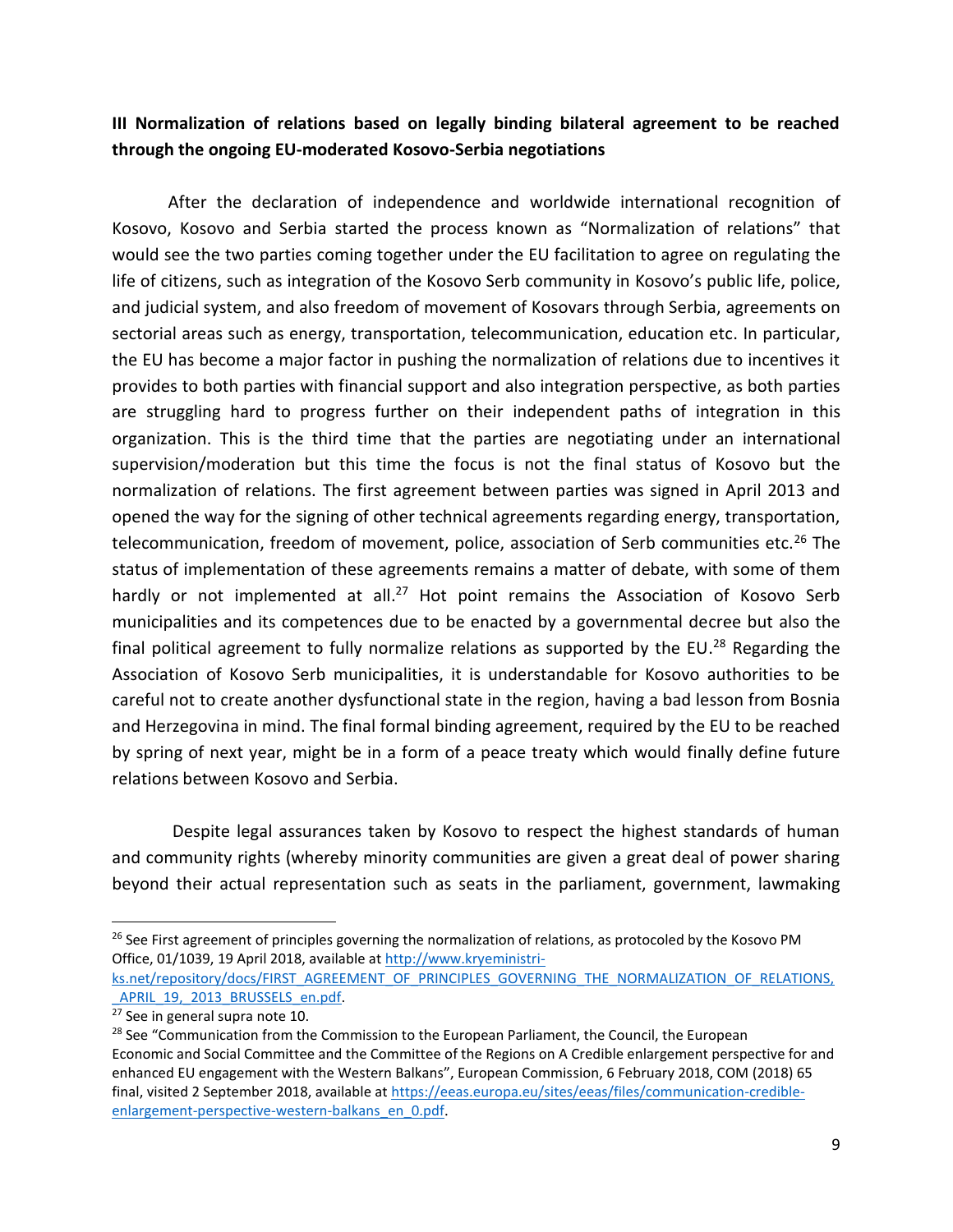procedures, etc.), Kosovo is still struggling to fully integrate Serb community in the north of Kosovo due to their resistance.<sup>29</sup> On the other hand, the Kosovo Serb community seem to be in an awkward position since if they present them more cooperative in the integration process they are labeled as traitors.<sup>30</sup> Nevertheless, Kosovo Serb community's participation in local and general elections in Kosovo are seen as positive signs in this process.

Regarding international relations, Kosovo is still struggling to get its long awaited UN seat due to the lack of recognition by Russia and China as UNSC permanent members. The UN seat would open the door for easier membership in other organizations. Kosovo is struggling to get through the process of European and NATO integration due to divisions within these organizations. Full normalization of relations might ease these processes although it is still unclear what impact it would represent with regard to the stance Russia and China as the membership process should go through UNSC in a substantial decision making procedure whereby its permanent members have the right to veto it. On the other hand, for Serbia the lack of normalization of relations with Kosovo is having impact in overcoming its past burden but also in putting itself on a path of strong economic development and overcoming of already long and hard transition which might see this state join the EU. It is important for the parties to work on such a solution that is supported and guaranteed by global stakeholders as the history has shown that the parties alone find it almost impossible to find a common solution. Gathering the momentum and working on past achievements by keeping the EU and the US focused in the process seems to be favoring the continuation of the process of normalization of relations.

Below is a SWOT analysis of the proposed approaches:

# **Strengths:**

# *I Preservation of the status quo / postponing the solution*

1. No particular strength other than rolling the dice and wait for the future to bring leaderships in both countries that could reach a common solution, and it is very hard to believe that it will happen.

#### *II Kosovo-Serbia border changes / swapping of territories*

1. A historic long term 'fight' for territories between Kosovo and Serbia would be ended with an agreement.

<sup>&</sup>lt;sup>29</sup> See in general Constitution of Kosovo regarding composition of Government, Parliament, Judicial system etc. Also see Chapter III on community rights.

<sup>&</sup>lt;sup>30</sup> See "Serb Community in Kosovo", Report by Helsinki Committee for Human Rights in Serbia, June 2012, visited 2 10 September 2018, available at<http://www.helsinki.org.rs/doc/Serb%20Community%20in%20Kosovo.pdf>.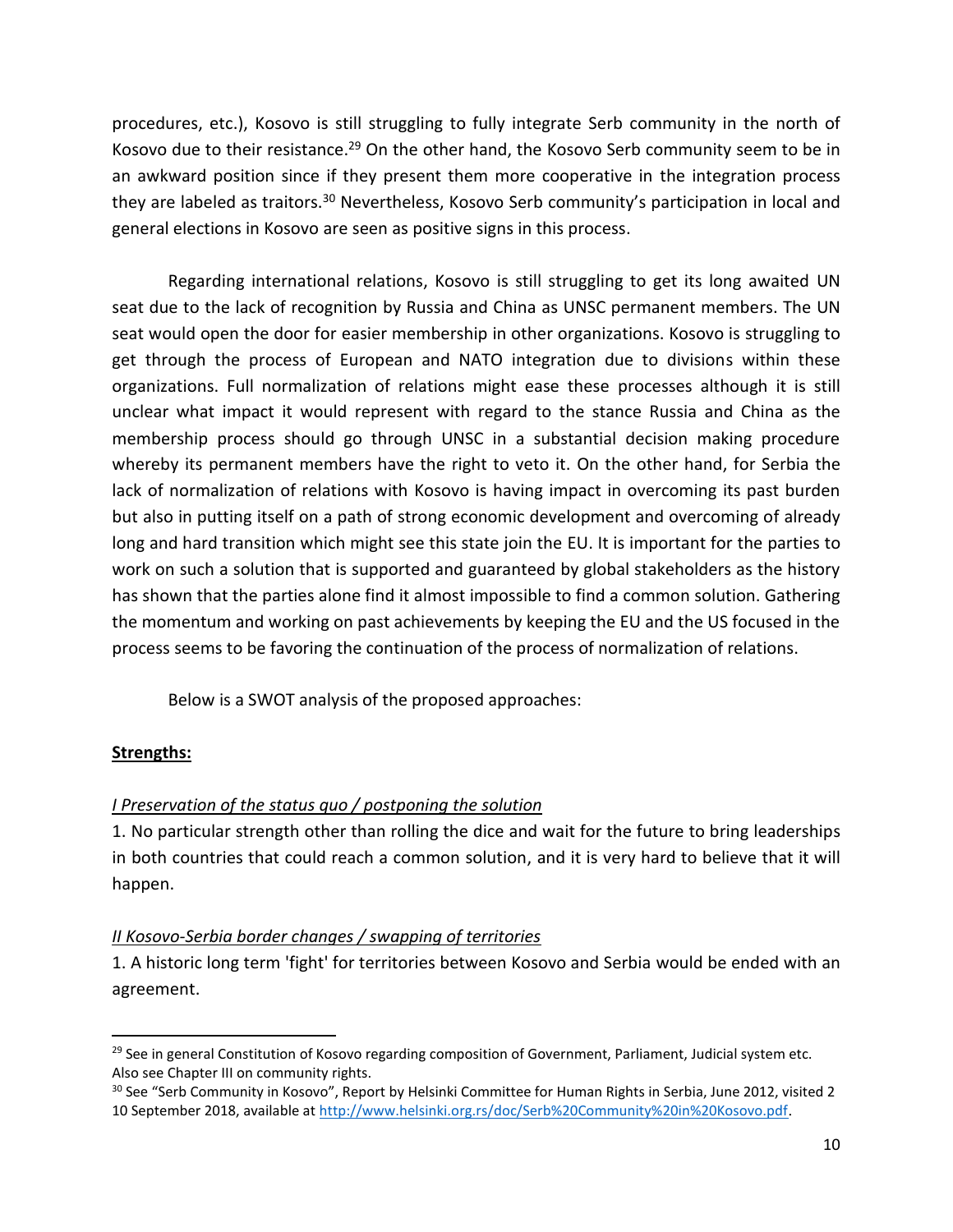2. An agreement on territorial issues would mean recognition of Kosovo, even if done tacitly.

#### *III Normalization of relations based on legally binding bilateral agreement*

1. Dialogue already in place and build on the momentum to reach a final bilateral binding agreement.

2. Direct support and heavy involvement of international community, in particular in the form of facilitation from the EU. The parties alone (Kosovo and Serbia) would have it difficult to reach an agreement.

3. Involvement of global actors would serve as a guarantor for implementation of any agreement in the future.

4. Respect of the process that brought Kosovo to this point (WG for Balkans Guiding Principles, Ahtisaari's Comprehensive Proposal). Kosovo's recognitions came under the condition that it respects above mentioned documents.

5. Kosovo declared its independence based on Ahtisaaris' proposal.

6. Kosovo as such represents a sui generis case.

#### **Weaknesses:**

# *I Preservation of the status quo / postponing the solution*

1. No clear guidelines as to how long this postponement may last.

2. There is no guarantee that in the future the circumstances arise where parties may easily reach a common solution.

3. No support from the people to keep the status quo.

4. Would not make use of the momentum created by the current negotiations and already reached agreements.

5. Bad effect on economical and EU integration perspective for the region, especially Kosovo.

# *II Kosovo-Serbia border changes / swapping of territories*

1. No clear definition of possible delimitation lines.

2. Lack of public support.

3. International efforts for Kosovo, focusing on building a modern EU model multi-ethnic state based on values of human rights, democracy and the rule of law and not pure mono ethnic state, would go in veins.

4. Opening another issue, while still negotiating the normalization of relations, would prolong the process of normalization of relations indefinitely.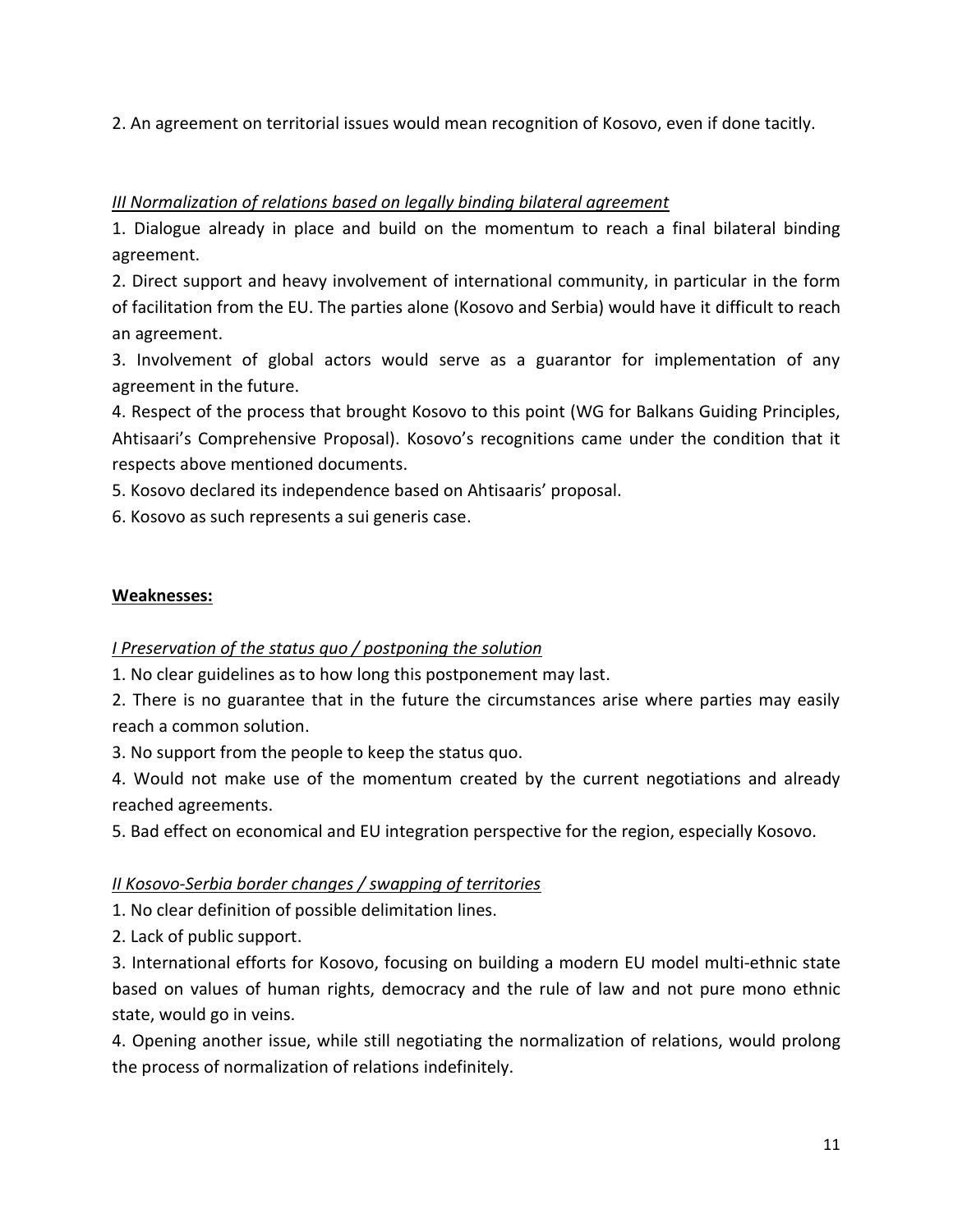5. Undermines Ahtisaari's proposal and goes against the well-established principle in international law of *uti possidetis juris* that was a founding principle for the dissolution of SFRY.

## *III Normalization of relations based on legally binding bilateral agreement*

1. Not yet clear the framework of the Final Binding Bilateral Agreement, but it should be based on the development of Kosovo as a functional state.

2. Lack of full implementations of already signed agreements might prolong the continuation of the process.

#### **Opportunities:**

#### *I Preservation of the status quo / postponing the solution*

1. No particular opportunity other than taking chances on possible shift of policies which might bring new political elites who might easily reach a common solution.

#### *II Kosovo-Serbia border changes / swapping of territories*

1. Draw the attention of international community to the seriousness of the situation in order to have them focus more on the Balkans and bring about a final solution sooner rather than later, which might spill out of control.

2. Any agreement would be seen as a good opportunity for the peace at bilateral level, but it could mean opening of issues in other states of the region.

3. Creation of mono-ethnic communities might be seen as an opportunity for some political parties and their supporters.

# *III Normalization of relations based on legally binding bilateral agreement*

1. Full normalization of relations between Kosovo and Serbia that would mean recognition of Kosovo by Serbia, either tacitly or expressly.

2. Ease of tensions and focus on issues that would better the life of people, such as economic development, rule of law, fight against corruption.

3. Positive reflection on the security and cooperation in the region.

4. Furthering of the EU and NATO agenda.

5. Opening of opportunities for Kosovo to apply for UN membership and membership in other international and regional organization.

6. Normalization of relations might incite further recognition by, as of now, non-recognizing states in the region and beyond.